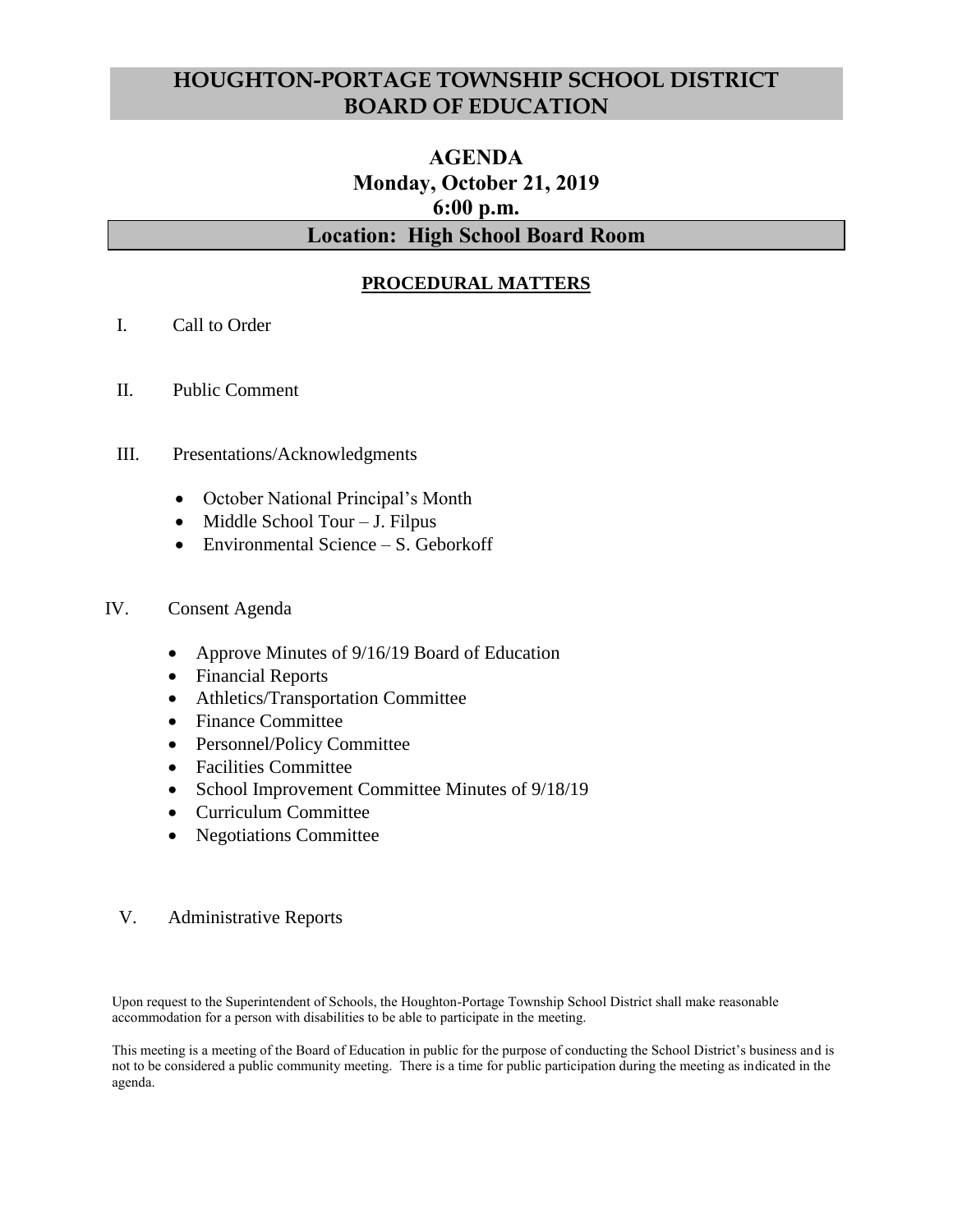### VI. MASB, MASA & CCASB Reports

#### VII. Action Items

- 1. Approve Winter Coaches
- VIII. Other Concerns or Public Comment
- IX. Adjournment

Upon request to the Superintendent of Schools, the Houghton-Portage Township School District shall make reasonable accommodation for a person with disabilities to be able to participate in the meeting.

This meeting is a meeting of the Board of Education in public for the purpose of conducting the School District's business and is not to be considered a public community meeting. There is a time for public participation during the meeting as indicated in the agenda.